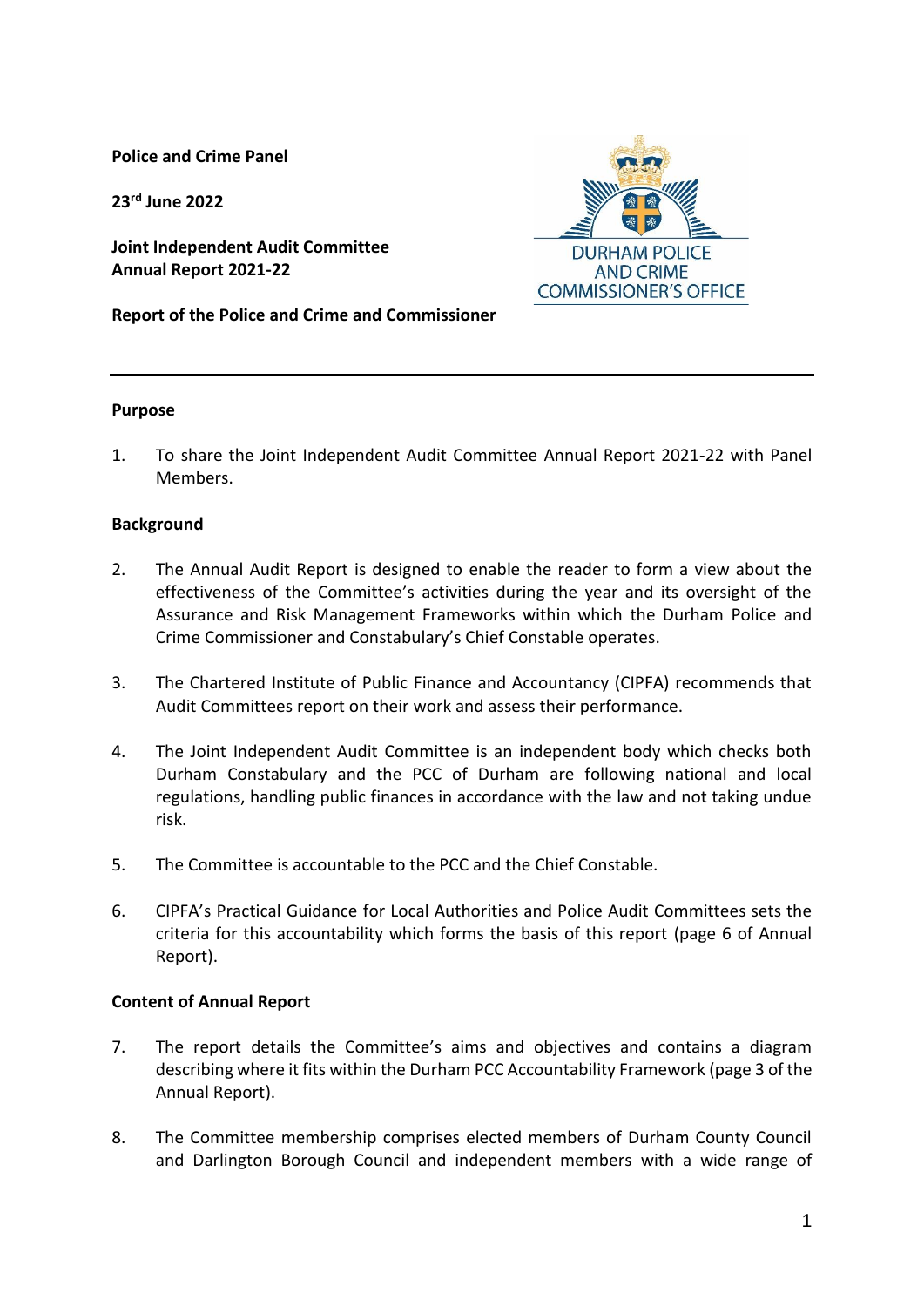skillsets and experience. The meetings are attended by the OPCC and Constabulary's internal auditors and external auditors

- 9. The members are paid an attendance allowance and records are maintained of their meeting attendance (in person or virtual).
- 10. The work of the Committee in 2021/22 and the range of reports it received are shared within the report. The Committee consider reports from officers and staff of the PCC or Constabulary, from internal and external auditors and request reports as felt necessary.
- 11. The Annual Report is reflective and asks a series of questions which are answered in the detail of the report:
	- Has the Committee fulfilled its terms of reference?
	- Has the Committee adopted recommended practice?
	- Has the Committee assessed its own effectiveness or been the subject of a review?
	- Have the development needs of Committee members been assessed and are they accessing briefing and training opportunities?
	- What impact has the Committee had on the improvement of governance, risk and control?
- 12. The Chair's conclusions are covered on page 10 of the Annual report.

# **Recommendation**

13. To consider the report and provide any comments or questions.

## **Charles Oakley** Head of Governance & Finance